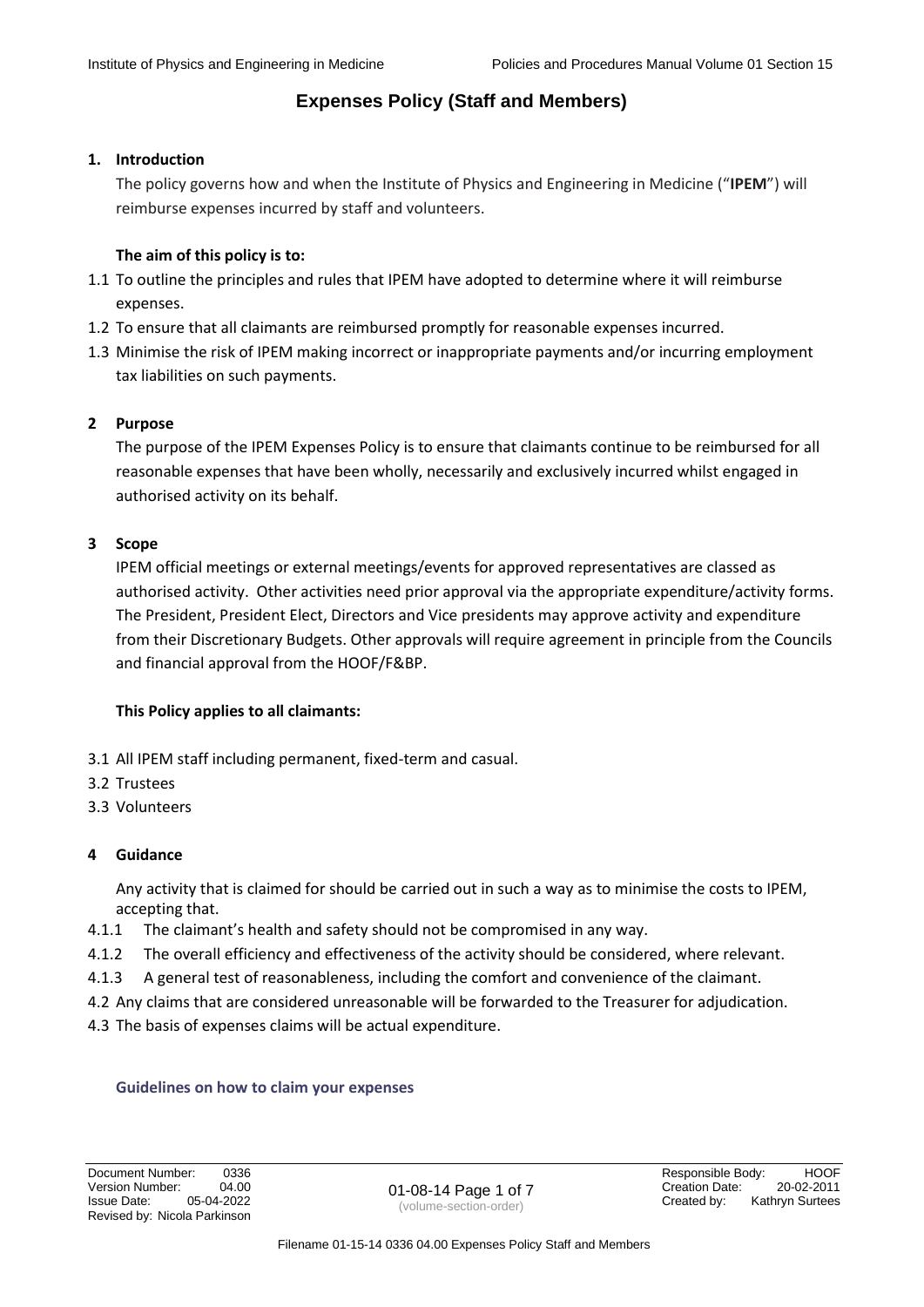- 4.4 IPEM will only normally make reimbursement for actual reasonable expenses necessarily incurred and if supported by a VAT receipt (except mileage).
- 4.5 All expense claims must be submitted on the approved claim form. Claim forms not completed properly or legibly will not be paid and will be returned to the claimant for corrective action.
- 4.6 All claim forms must be signed by the claimant confirming that the expenditure has been wholly, necessarily and exclusively incurred in performing authorised duties for IPEM and must provide a clear explanation of IPEM's business being claimed for
- 4.7 Expenses claims will be checked against attendance registers or approval forms before payment.
- 4.8 Expenses claims will be made directly to the claimant's bank account.
- 4.9 Original receipts must support all claims and if VAT has been charged the receipt must contain the VAT Registration Number.
- 4.10 Claims should be submitted by the end of the month, or more frequently, in which the claim was incurred, and at the very latest by the 31st of December for the preceding year.
- 4.11 The Finance Department will issue payment within fourteen (14) working days via BACS on the receipt of a correct and legible claim form.

### **Travel General**

- 4.12 Wherever practicable the use of audio conferencing, video conferencing and the use of email are preferable to travelling.
- 4.13 No reimbursement will be made for any part of a journey covered by a claimant's season ticket.

### **Travel Rail**

- 4.14 Travel should be at the cheapest available fare consistent with the travel requirements i.e., by using any benefits of advance booking and taking into consideration the balance between a low-cost ticket and a more expensive flexible option.
- 4.15 It is expected that the use of advance rail tickets will be the norm and that claimants will take advantage of appropriate Railcards.
- 4.16 Reimbursement will be made on advance tickets in the event that the IPEM authorised activity is cancelled or postponed.

### **Travel – Motor Travel – General**

- 4.17 Reasonable car parking costs while on business will be reimbursed.
- 4.18 Necessary road and bridge toll costs will be reimbursed including the congestion charge where there is a genuine business need to incur it.
- 4.19 Fines for any motoring offences, including parking tickets will not be reimbursed.

### **Travel – Motor Travel – Own Vehicle**

- 4.20 The mileage rate for motor vehicles is outlined in Appendix A
- 4.21 The mileage claimed must be the actual mileage travelled.
- 4.22 The claimant must ensure that his/her vehicle is roadworthy, legally registered, taxed has a valid MOT certificate and that he/she has valid insurance covering business use.

(volume-section-order)

Document Number: 0336 8001 01-08-14 Page 2 of 7 Responsible Body: HOOF Version Number: 04.00 88 889001 01-08-14 Page 2 of 7 Responsible Body: HOOF Version Number: 04.00 01-08-14 Page 2 of 7 Creation Date: 20-02-2011 Issue Date: 05-04-2022 Created by: Kathryn Surtees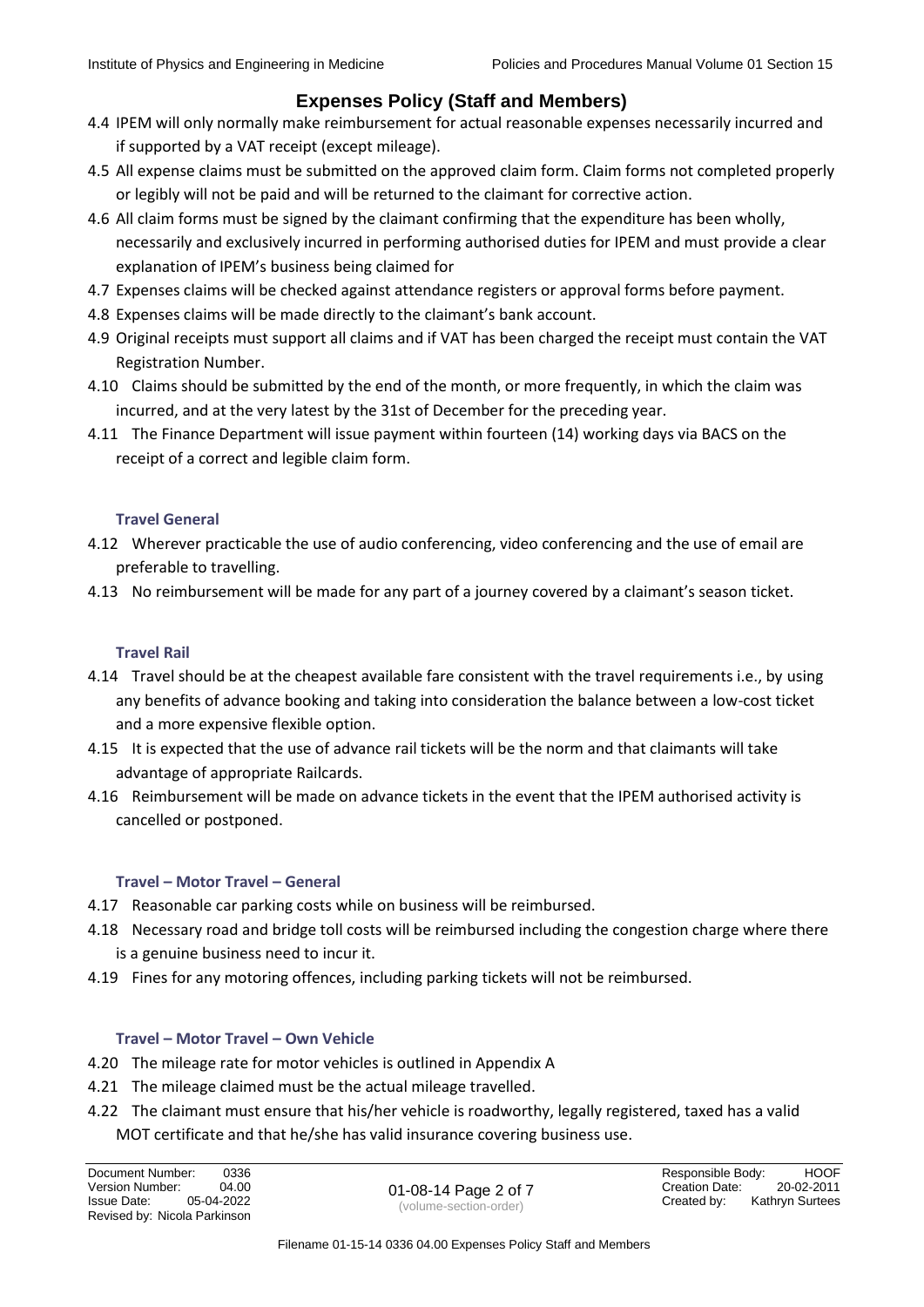### **Travel – Motor Travel – Hire Vehicle**

- 4.23 Where it can be shown to be cost effective, all hiring and running costs will be reimbursed. The vehicle hired must be appropriate to the circumstances (i.e., number of passengers, luggage carried, and distance travelled).
- 4.24 All drivers must hold a valid driving licence.
- 4.25 Full collision damage waiver must be arranged at the time of booking.

### **Travel – Motor Travel – Taxis**

- 4.26 Use of taxis should be justified on value for money grounds but may take account of urgency, baggage, journey times compared to alternatives and relevant health and safety.
- 4.27 Tipping should be minimised to the minimum service charge or where culturally expected e.g., in the US.

### **Travel – Air Travel**

- 4.28 Air travel is permitted where:
- 4.28.1 Where there are no practical alternatives.
- 4.28.2 Where alternatives are more expensive.
- 4.28.3 Where the saving in time from using air, travel outweighs the additional cost.
- 4.29 Travel should be at the cheapest available fare consistent with the travel requirements i.e., by using any benefits of advance booking and taking into consideration the balance between a low-cost ticket and a more expensive flexible option.

### **Overnight Accommodation**

- 4.30 Justification of the need for the need for accommodation is required. Reasonable justification will include:
	- 4.31 Departure from home or arrival back at home would otherwise be at an unreasonable time i.e., before 7am or after 10pm.
	- 4.32 Consecutive day's attendance at a site where extra daily travelling time would be greater than 60 minutes each way.
	- 4.33 Consecutive day's attendance at a site where the cost of travelling exceeds the cost of an overnight stay.
	- 4.34 Where the performance of duties would be significantly impaired if accommodation was not available.
	- 4.35 Where there is a demonstrable health and safety issue.
- 4.36 Claimants may stay in a 3- or 4-star accommodation according to local availability, claimants are reminded of the need to demonstrate value for money and reasonableness of expenditure when selecting accommodation.
- 4.37 If a claimant chooses to stay with a friend or relative, rather than in a hotel, then a gift or meal may be given to the host (for a maximum see Appendix A). A receipt for the gift/meal is required.

(volume-section-order)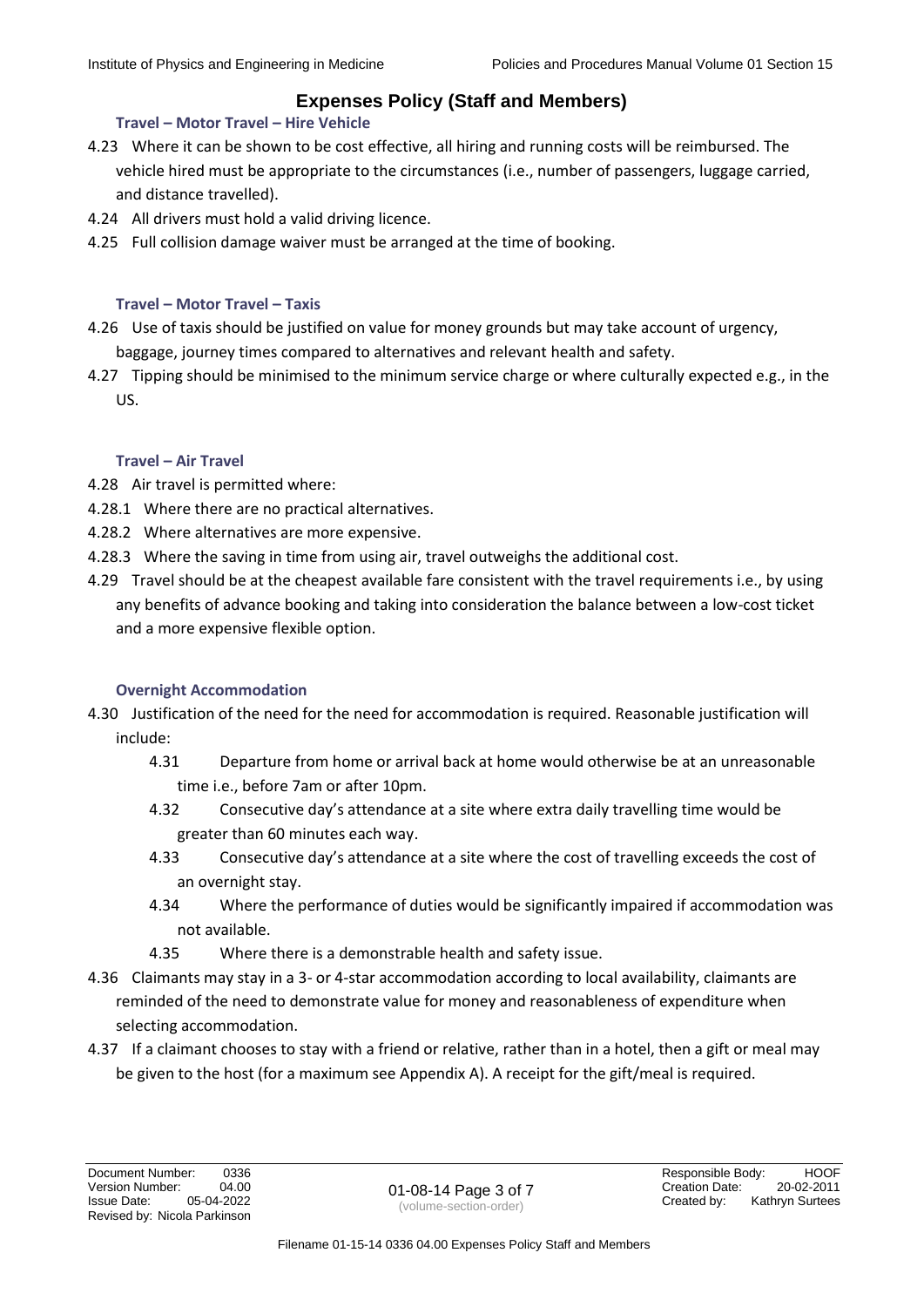### **Meals & Subsistence**

- 4.38 Round sum subsistence allowances are not paid. A receipt must support all claims for meals or subsistence.
- 4.39 Subsistence can only be claimed if you are working away from your normal place of work, on IPEM business, and it is not practical for operational reasons for you to return.
- 4.40 Meals cannot be for food ordered for delivery to your home or purchased elsewhere and consumed at home.
- 4.41 The cost of breakfast will be reimbursed if:
- 4.41.1 The amount is reasonable.
- 4.41.2 The claimant is away from home on IPEM Business before 7:00am
- 4.41.3 Breakfast is not otherwise available (e.g., included in rate for overnight accommodation)
- 4.42 The cost of refreshments at morning break will be reimbursed if:
- 4.42.1 The amount is reasonable.
- 4.42.2 The claimant is away from home on IPEM Business for more than 3 hours in any one morning; and Refreshments are not otherwise available.
- 4.43 The cost of lunch will be reimbursed if:
- 4.43.1 The amount is reasonable.
- 4.43.2 The claimant is away from home on IPEM Business for more than 6 hours in any one day: and
- 4.43.3 Lunch is not otherwise available.
- 4.44 The cost of refreshments at afternoon break will be reimbursed if:
- 4.44.1 The cost is reasonable.
- 4.44.2 The claimant is away from home on IPEM business for more than 3 hours in any one afternoon: and
- 4.44.3 Refreshments are not otherwise available.
- 4.45 The cost of dinner will be reimbursed if:
- 4.45.1 The cost is reasonable.
- 4.45.2 The claimant is away from home on IPEM business after 8pm; and
- 4.45.3 Dinner is not otherwise available.

### **Entertaining – Business**

- 4.46 Business entertaining is the provision of food and drink to third parties, by staff and/or office holders, for a clear business purpose. It is not a taxable benefit for those staff/and or officers who also receive the provision incidentally.
- 4.47 All "Business Entertaining" requires prior approval of the Chief Executive Officer or the Head of Operations and Finance. This should be read in connection with the IPEM policy on gifts and hospitality.
- 4.48 Claims for business entertaining must include details of the third parties being entertained, the organisations they represent and the reason(s) for the entertainment being provided. If more than one member of staff/office holder is in receipt of the provision, then their name must be recorded on the claim and a justification for their inclusion also must be noted.
- 4.49 The cost of alcohol, if reasonable, may be claimed as part of business entertaining.
- 4.50 As a general rule of thumb if less than 20% of those involved are external to IPEM, then the event become staff entertainment rather than business.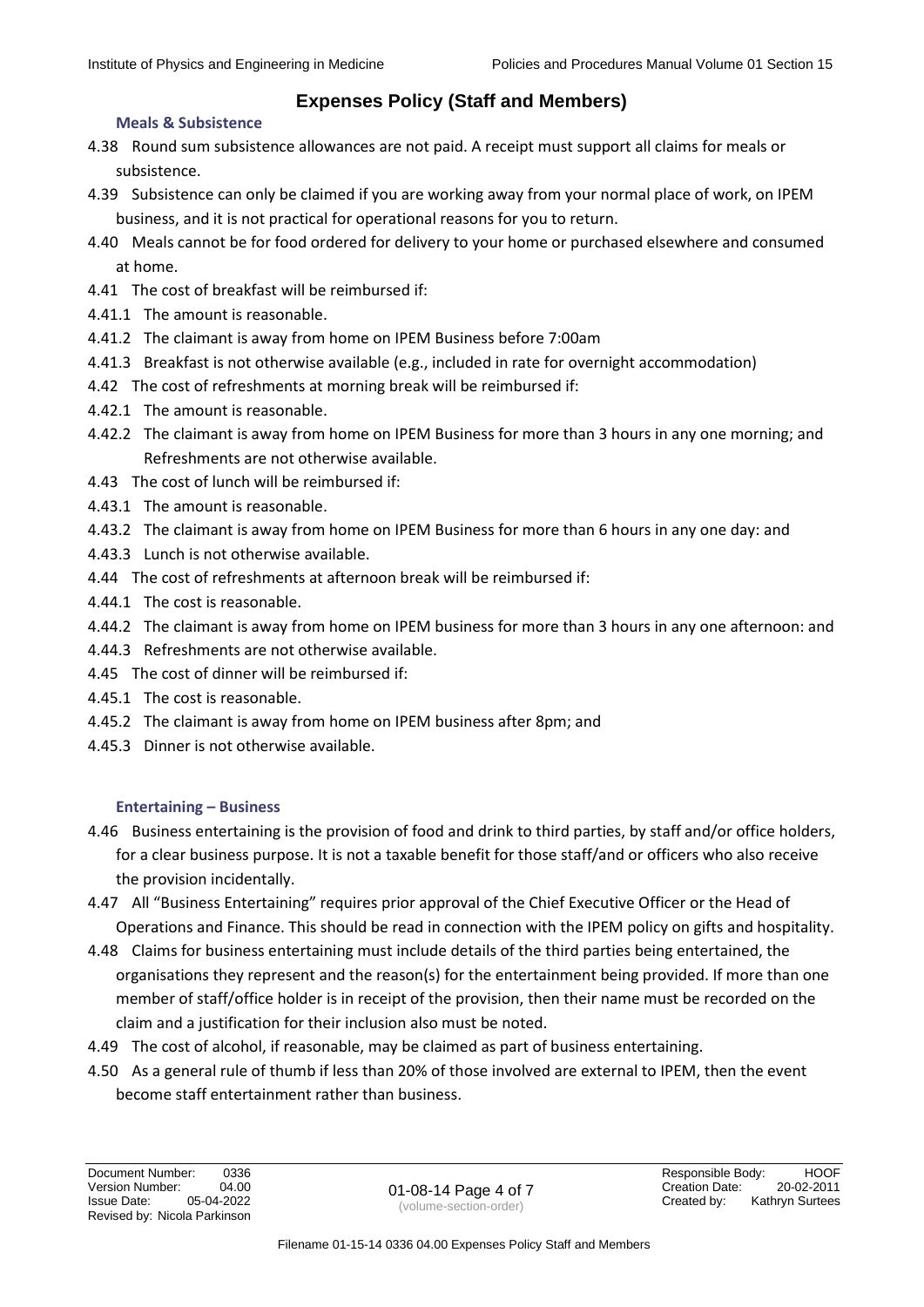### **Entertaining – Staff**

- 4.51 Staff entertaining occurs where food and drink is provided for staff in the following circumstances:
- 4.51.1 At their normal place of work; or
- 4.51.2 Where there is no specific business purpose for the provision; or
- 4.51.3 Where the purpose is to reward staff
- 4.52 Staff entertaining is normally a taxable benefit, and any such claim would create a tax liability for the individuals "benefitting" from the provision. However, in the following circumstances no tax liability will arise for the individual.
- 4.52.1 On any contribution paid by IPEM, in whole or in part, towards the cost of the staff Christmas meal, up to the prevailing HMRC limit (this being the designated event which makes use of the HMRC exemption
- 4.52.2 On food and drink provided for Board members when attending meetings at IPEM's main office
- 4.52.3 On food and drink provided to staff where they have been invited to attend something that effectively requires them to forgo their normal mealtime. In such instances IPEM will meet any tax liability that arises

### **Telephones**

- 4.53 Phone calls made in the course of IPEM business must always be made in the most effective way that is reasonably available.
- 4.54 The cost of calls on privately owned phones/mobiles, made in the course of IPEM business, can only be claimed at the rate at which they are billed by submitting an itemised bill marked showing the business calls or by providing details of the call (date, time and duration) and proof of the tariff applying. Claims without a supporting itemised call record and associated explanation will not be accepted for reimbursement:

### **Allowance and Rates Guide**

| Allowance and Rates Table          |                              |                            |
|------------------------------------|------------------------------|----------------------------|
| Travel                             |                              |                            |
| Car Mileage Rate                   |                              | 30p per mile               |
| Motorcycle Mileage Rate            |                              | 24p per mile               |
| <b>Bicycle Mileage Rate</b>        |                              | 20p per mile               |
| Passenger Rate                     | Claimable for each passenger | 5p per mile                |
| Accommodation                      |                              | <b>Limit including VAT</b> |
| Bed Breakfast - Friend or Relative | <b>Gift or Meal</b>          | £25 per night              |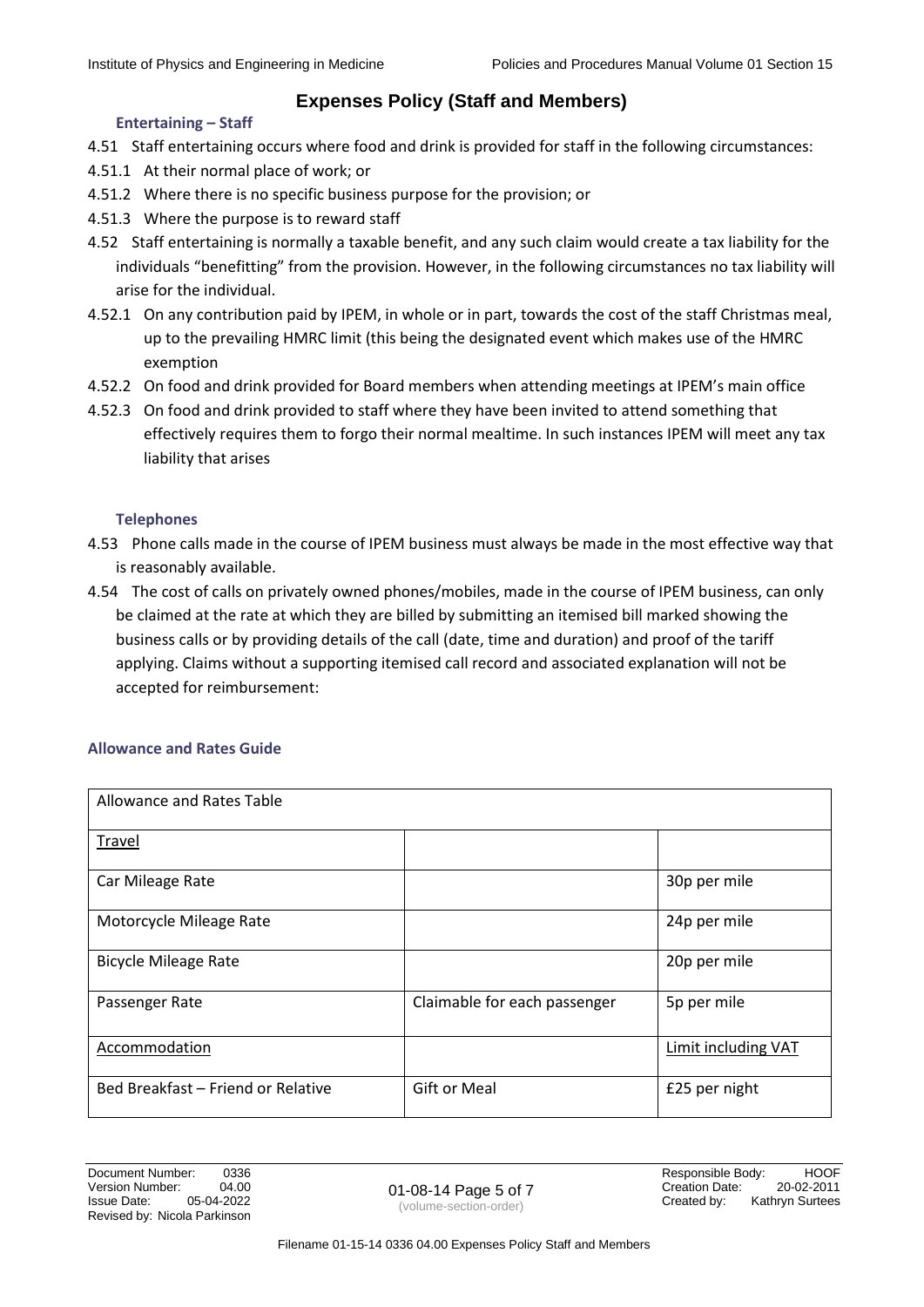#### **Claims Procedure**

- 4.55 To claim expenses first click on this link [Expenses Claim Form](file://///ipem-data/share$/Policy%20and%20Procedure%20Manual/Volume%203%20-%20Put%20Into%20Practice%20Documents/Section%2015%20-%20Finance/03-15-08%200290%2003.00%20IPEM%20Expenses%20Claim%20form%20WORD%20version%2022-05-2018.docx) and save a copy of the form in your folder.
- 4.56 Fill in the form with your details and the expenses to be claimed and either.
- 4.56.1 Save it, print a copy off, sign it and attach the receipts to the form and send by post the IPEM Finance Office; or
- 4.56.2 Save it, print a copy off, sign it and then scan and email it (with the receipts) to finance@ipem.ac.uk.
- 4.57 Reimbursement in the form of a BACs transfer will be sent out in approximately 14 days from receipt of the claim.

### **5 Roles and Responsibilities**

Staff, Volunteers and Trustees are required to:

- 5.1.1 Read, understand, and comply with this policy and IPEM's arrangements for paying expenses.
- 5.1.2 Avoid any activity that might lead to, or suggest, a breach of this policy.
- 5.1.3 Immediately report any concerns to the Head of Operations and Finance, Chief Executive Officer or Chair of the Board (Trustees).

### **6 Breach of the Policy**

- 6.1 Any breaches of this policy must be reported to the Head of Operations and Finance, Chief Executive Officer or Chair of the Board (Trustees).
- 6.2 Any oversights will be dealt with on a case-by-case basis by the Head of Operations and Finance
- 6.3 Consistent breaches of the policy by IPEM Management Staff may be managed with recourse to IPEM's Disciplinary Rules and Procedures in the Staff Handbook.
- 6.4 Consistent breaches of this policy by IPEM volunteers may face an investigation under IPEM's Code of Conduct. Non-member volunteers may be reported to other bodies including any professional institutions in which they hold memberships.

### **7 Training and Infrastructure**

The Head of Operations and Finance is responsible for training and infrastructure for the reimbursement of expenses.

### **8 Governance**

The Chief Executive and the Head of Operations and Finance are responsible for ensuring staff and volunteers are appropriately aware of this policy**.**

### **9 Policy Review**

This policy will be reviewed by the Board of Trustees at least every five years, when there is a change in UK law and/or best practice or when an incident occurs that highlights a need for change – whichever occurs first.

Issue Date: 05-04-2022 (volume-section-order) Created by: Kathryn Surtees Revised by: Nicola Parkinson

Document Number: 0336 86 and 0336 Responsible Body: HOOF Version Number: 04.00 01-08-14 Page 6 of 7 Creation Date: 20-02-2011